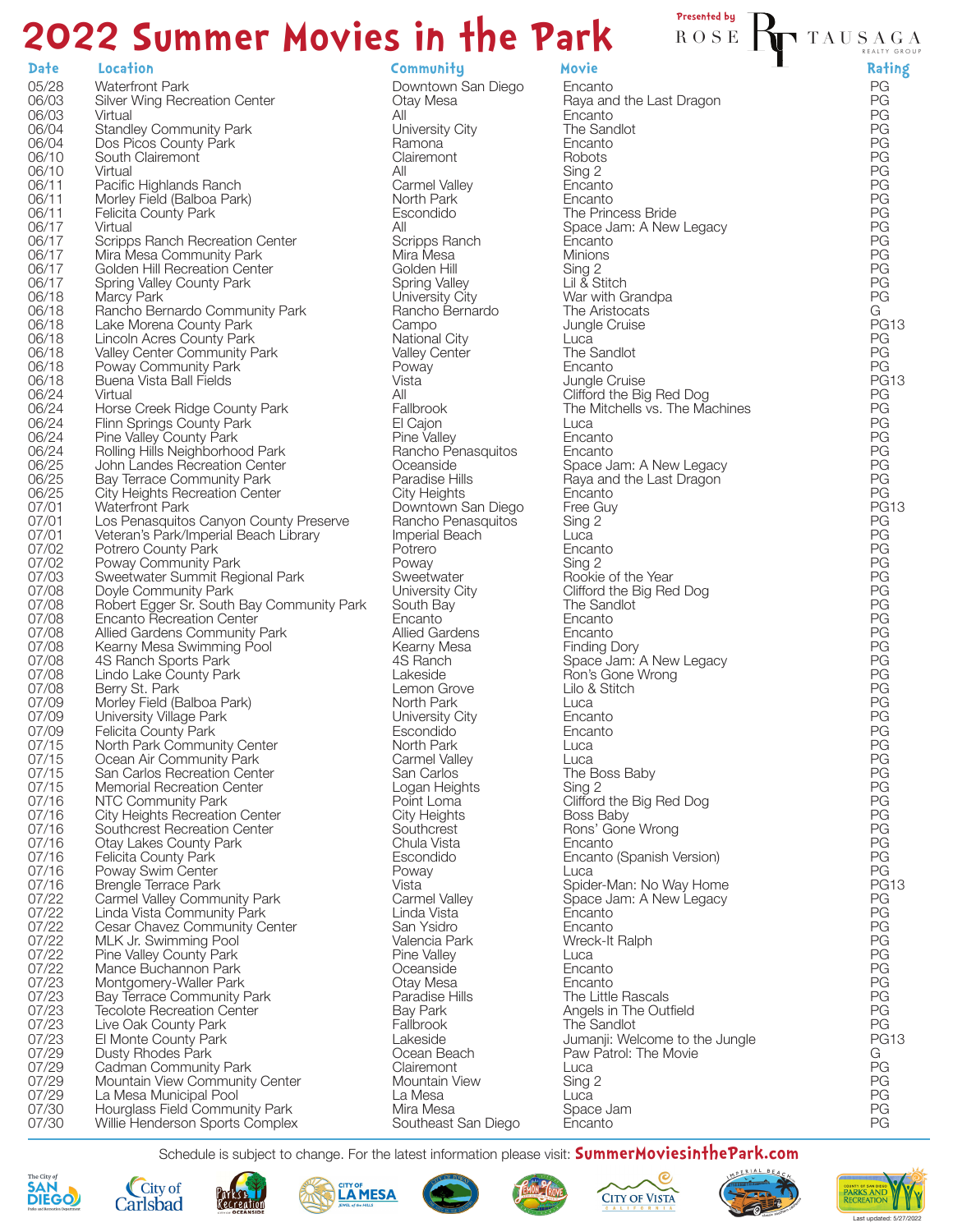## **2022 Summer Movies in the Park ROSE Presented by** Ry TAUSAGA

| <b>Date</b> | Location                                    | Community           | Movie                       | Rating      |
|-------------|---------------------------------------------|---------------------|-----------------------------|-------------|
| 08/02       | City Heights Recreation Center              | <b>City Heights</b> | Luca                        | PG          |
| 08/02       | Pacific Beach Library                       | Pacific Beach       | Encanto                     | PG          |
| 08/02       | Veteran's Park/Imperial Beach Library       | Imperial Beach      | The Croods: A New Age       | PG          |
| 08/05       | Nobel Community Park                        | University City     | Sing                        | PG          |
| 08/05       | MLK Jr. Recreation Center                   | Valencia Park       | Luca                        | PG          |
| 08/05       | Park de la Cruz                             | <b>City Heights</b> | Luca                        | PG          |
| 08/05       | Vista Terrace Swimming Pool                 | San Ysidro          | Coco                        | PG          |
| 08/12       | Linda Vista Community Park                  | Linda Vista         | Space Jam: A New Legacy     | PG          |
| 08/12       | La Jolla Community Park                     | La Jolla            | Sing 2                      | PG          |
| 08/12       | Robert Egger Sr. - South Bay Community Park | South Bay           | Encanto                     | PG          |
| 08/12       | Fallbrook Community Center                  | Fallbrook           | Encanto                     | PG          |
| 08/12       | 4S Ranch Sports Park                        | 4S Ranch            | Encanto                     | PG          |
| 08/12       | Berry St. Park                              | Lemon Grove         | Jumanji                     | PG          |
| 08/13       | Montgomery-Waller Park                      | Otay Mesa           | Space Jam: A New legacy     | PG          |
| 08/13       | North Clairemont Community Park             | Clairemont          | Holes                       | PG          |
| 08/13       | Morley Field (Balboa Park)                  | North Park          | Sing 2                      | PG          |
| 08/13       | Dos Picos County Park                       | Ramona              | The Sandlot                 | PG          |
| 08/13       | Sweetwater Summit Regional Park             | <b>Bonita</b>       | Sing 2                      | PG          |
| 08/13       | Felicita County Park                        | Escondido           | The Sandlot                 | PG          |
| 08/13       | Heritage County Park                        | Old Town            | Clueless                    | <b>PG13</b> |
| 08/13       | Old Poway Park                              | Poway               | The Sandlot                 | PG          |
| 08/13       | <b>Brengle Terrace Park</b>                 | Vista               | Sing 2                      | PG          |
| 08/13       | Wagner Aquatics Center                      | Oceanside           | Luca                        | PG          |
| 08/19       | Wegeforth Elementary Joint Use Park         | Serra Mesa          | Sing 2                      | PG          |
| 08/19       | Kate O. Sessions Community Park             | Pacific Beach       | Surf's Up                   | PG          |
| 08/19       | Memorial Swimming Pool                      | Logan Heights       | Atlantis: The Lost Empire   | PG          |
| 08/19       | Pine Valley County Park                     | Pine Valley         | Jungle Cruise               | <b>PG13</b> |
| 08/20       | Lopez Ridge Park                            | Mira Mesa           | Encanto                     | PG          |
| 08/20       | Ward Canyon Neighborhood Park               | Normal Heights      | Sing 2                      | PG          |
| 08/20       | Rancho Bernardo Community Park              | Rancho Bernardo     | Encanto                     | PG          |
| 08/20       | Lake Morena County Park                     | Campo               | Ghostbusters: Afterlife     | <b>PG13</b> |
| 08/20       | <b>Otay Lakes County Park</b>               | Chula Vista         | Thor: Ragnarok              | <b>PG13</b> |
| 08/26       | Chollas Lake Park                           | Chollas             | Spies in Disguise           | PG          |
| 08/26       | Robb Athletic Field                         | Ocean Beach         | The Addams family 2         | PG          |
| 08/26       | Colina Del Sol Community Park               | Colina del Sol      | Encanto                     | PG          |
| 08/26       | San Dieguito County Park                    | Del Mar             | The Princess Bride          | PG          |
| 08/26       | Flinn Springs County Park                   | El Cajon            | Encanto                     | PG          |
| 08/26       | MacArthur Park                              | La Mesa             | Paw Patrol: The Movie       | G           |
| 08/27       | Point Loma Community Park                   | Point Loma          | Peter Rabbit 2: The Runaway |             |
| 08/27       | Jess Martin County Park                     | Julian              | The Sandlot                 | PG          |
| 08/27       | Rancho Guajome Adobe County Park            | Vista               | Three Amigos!               | PG          |
|             |                                             |                     |                             |             |

Schedule is subject to change. For the latest information please visit: **SummerMoviesinthePark.com**



















PG